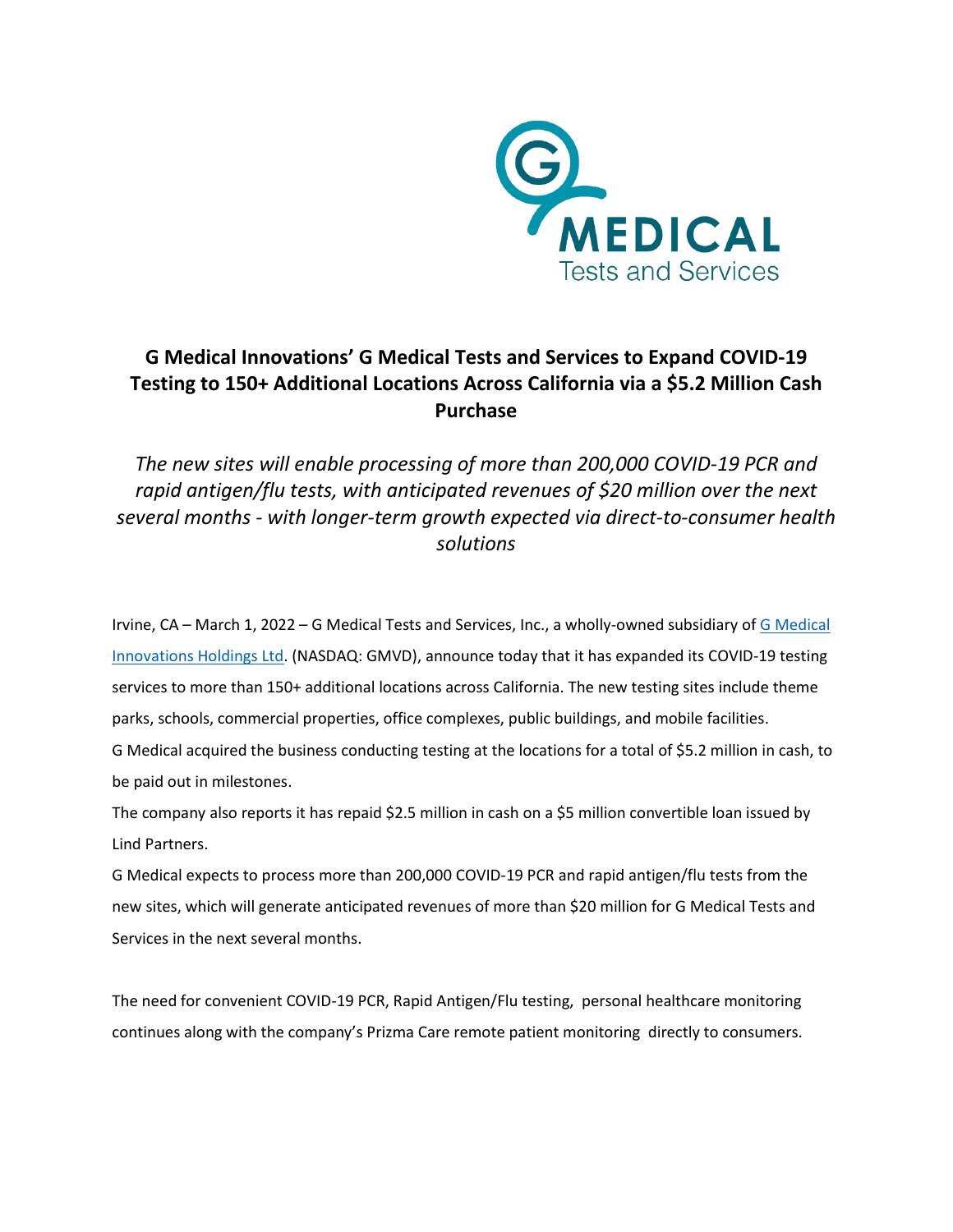"Our sites create synergies between the ongoing need for testing and remote patient monitoring.The new locations will support our continued investment in direct-to-consumer infrastructure," said Dr. Yacov Geva, President, and CEO of G Medical Innovations. "COVID-19 is now part of the fabric of our daily lives, and taking control of one's own health, including daily monitoring of vital signs with our Prizma is more important than ever."

## **About G Medical Innovations**

G Medical Innovations Holdings Ltd. is an early commercial-stage healthcare company engaged in the development of next-generation mHealth and telemedicine solutions and monitoring service platforms. The Company's solutions and services can empower consumers, patients, and providers to better monitor, manage and improve clinical and personal health outcomes, especially for those who suffer from cardiovascular disease (or CVD), pulmonary disease, and diabetes. The Company's current product lines consist of its Prizma medical device (or Prizma), a clinical-grade device that can transform almost any smartphone into a medical monitoring device, enabling both healthcare providers and individuals to monitor, manage and share a wide range of vital signs and biometric indicators; its Extended Holter Patch System, a multi-channel patient-worn biosensor that captures electrocardiography (or ECG) data continuously, including its QT Syndrome Prolongation Detection Capabilities Patch. In addition, the Company is developing its Wireless Vital Signs Monitoring System (or VSMS), which is expected to provide full, continuous, and real-time monitoring of a wide range of vital signs and biometrics. Its monitoring services include provision of Independent Diagnostic Testing Facility (or IDTF) monitoring services and private monitoring services. Visit [https://gmedinnovations.com/.](https://gmedinnovations.com/)

## **Forward-Looking Statements**

This press release contains forward-looking statements within the meaning of the "safe harbor" provisions of the Private Securities Litigation Reform Act of 1995 and other Federal securities laws. Words such as "expects," "anticipates," "intends," "plans," "believes," "seeks," "estimates," and similar expressions or variations of such words are intended to identify forward-looking statements. For example, G Medical is using forward-looking statements when it discusses milestone payments, that it expects to process more than 200,000 COVID-19 PCR and rapid antigen/flu tests from the new sites and anticipated revenue. Because such statements deal with future events and are based on G Medical's and McDade Products' current expectations, they are subject to various risks and uncertainties, and actual results, performance, or achievements of G Medical and McDade Products could differ materially from